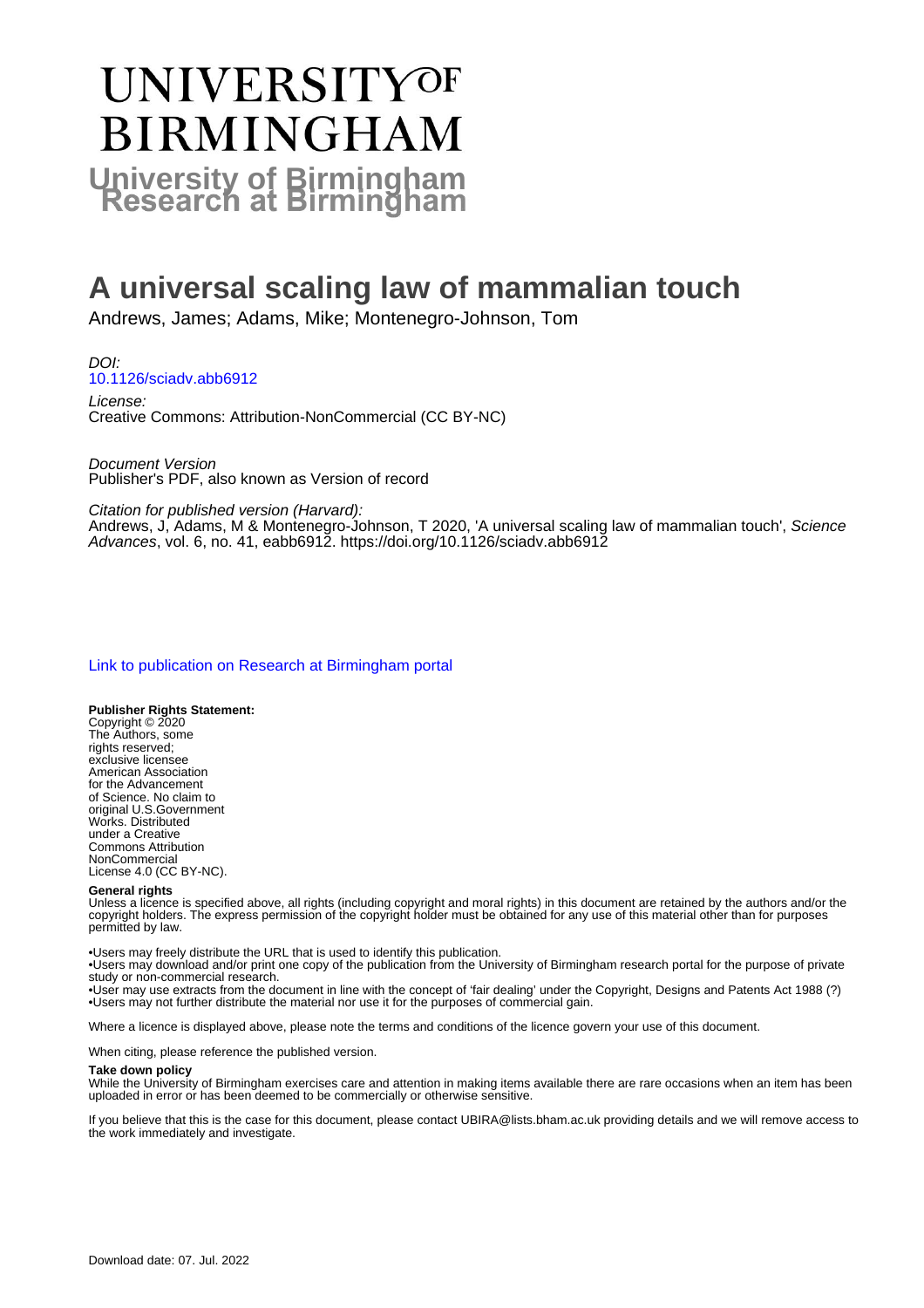#### **EVOLUTIONARY BIOLOGY**

### **A universal scaling law of mammalian touch**

#### **J. W. Andrews1 , M. J. Adams2 , T. D. Montenegro-Johnson1 \***

**For most mammals, touch is the first sense to develop. They must feel vibrations on the surface of their skin to enable them to respond to various stimuli in their environment, a process called vibrotaction. But how do mammals perceive these vibrations? Through mathematical modeling of the skin and touch receptors, we show that vibrotaction is dominated by "surface" Rayleigh waves traveling cooperatively through all layers of the skin and bone. Applying our model to experimental data, we identify a universal scaling law for the depth of touch receptors across multiple species, indicating an evolutionarily conserved constant in the sensation of vibrations.**

#### **INTRODUCTION**

When a person slides a finger across a surface, or when elephants communicate long distances with their feet (*1*–*5*), vibrations travel through the skin, exciting mechanoreceptors; these are nerve endings that convert mechanical vibrations to electrical signals. Subsequently, the recruited mechanoreceptors transmit the signal to the brain, which interprets it as a tactile experience. For a human, this vibrotactile signal allows differentiation between textures, manipulation of objects, and detection of initial contact, while for the elephant, the signal might indicate a mate or the presence of vehicles. Humans, elephants, and other mammals all rely on extracting fine detail from vibrational feedback.

Touch is a primordial sense. Our common ancestor with elephants (and other mammals), the 160-million-year-old Chinese Juramaia (*6*), certainly had and relied on touch. However, the properties of mammalian skin vary wildly between different species; the hide of an elephant is about 400 times stiffer, and a factor of 16 thicker, than that of a human. Even among humans, skin stiffness varies with age, gender, location on the body, and even profession by an order of magnitude. Skin stiffness can even change in a single individual based on their hydration level (*7*). How, then, do mammals perceive vibrations? What waves travel through their bodies to allow constancy of perception, when the properties of the skin can be so different?

All mammalian skin is a layered, inhomogeneous viscoelastic solid comprising the outermost epidermis, followed by the dermis and then hypodermis, which have similar mechanical properties. A schematic diagram of our model skin structure is shown in Fig. 1. The outer sublayer of the epidermis, the stratum corneum, is much stiffer than the other layers; this is important since it is the stratum corneum that makes direct contact with oscillating sources that generate the waves that travel through the skin.

Touch is a remarkably complicated sense, using several different types of mechanoreceptors to detect skin waves. The mechanoreceptors are located within the skin layers and comprise four types viz., the Merkel's disk, Meissner's corpuscles, Ruffini endings, and Pacinian corpuscles (PCs)—although the nomenclature varies across species. We will focus on the PCs, which are the mechanoreceptors that enable the perception of mechanical vibrations ranging between 20 and 1000 Hz, with approximately 100 to 1000 Hz being the most relevant to touch (*7*). The PCs lie deep within the skin near the

<sup>1</sup>School of Mathematics, University of Birmingham, Edgbaston, Birmingham B15 2TT, UK. <sup>2</sup>School of Engineering, University of Birmingham, Edgbaston, Birmingham B15 2TT, UK.

dermis/hypodermis boundary (*7*). They are not fully free to move but rather held in place by a network of facia, which magnifies the forces they experience from incident waves (*8*). Furthermore, the PCs are capable of detecting submicron features (*9*), enable nonlocal detection (>10 cm) far from the initial site of excitation, and are phasic, i.e., they rapidly reduce their electrical response following an initial mechanical stimulus (*10*).

It is generally accepted (*11*) that PCs respond to P- (compression) waves (*12*), based primarily on modeling. In such studies, only S- (shear) waves and P-waves were considered. However, it has become increasingly evident that Rayleigh (surface-traveling) waves may also play an important role (*13*). Moreover, it has yet to be resolved whether nonlocal waves are transmitted either along the skin (*14*) or through the bone (*2*). The physics of these wave types are described in section S5.

Upon noting the complexity of traveling waves through the skin, their penetration, dispersion, and reflections (*15*), Nobel laureate G. von Békésy commented "I have always hoped that geologists in the study of earthquake waves would throw light on the nature of Rayleigh waves and Lamb waves." Here, we develop the "elaborate formulation" that von Békésy requested: a mathematical model for the propagation of elastic waves through a layered elastic structure (Fig. 1) with a range of properties that are similar to mammalian skin.

Our formulation demonstrates that viscoelasticity contributes only to wave damping in the case of vibrotaction. Consideration is given to the propagation of three permissible wave types—P-, S-, and Rayleigh waves—each with radically different properties. Coupling this analysis to a mathematical model of the PCs, we show that vibrotaction is governed by long-wavelength Rayleigh waves. Although "surface" waves, they, in fact, travel cooperatively through all skin layers and the bone (not either-or, as previously argued). Applying our model to experimental data across multiple mammalian species, we show that the depth of the PCs (DPC) is evolutionarily conserved to respond to Rayleigh rather than P-waves (*16*–*25*).



**Fig. 1. Schematic of our skin model (layer thicknesses not to scale), showing the DPC.** Layers are numbered as in the governing equations.

Copyright © 2020 The Authors, some rights reserved: exclusive licensee American Association for the Advancement of Science. No claim to original U.S.Government Works. Distributed under a Creative Commons Attribution **NonCommercial** License 4.0 (CC BY-NC).

<sup>\*</sup>Corresponding author. Email: t.d.johnson@bham.ac.uk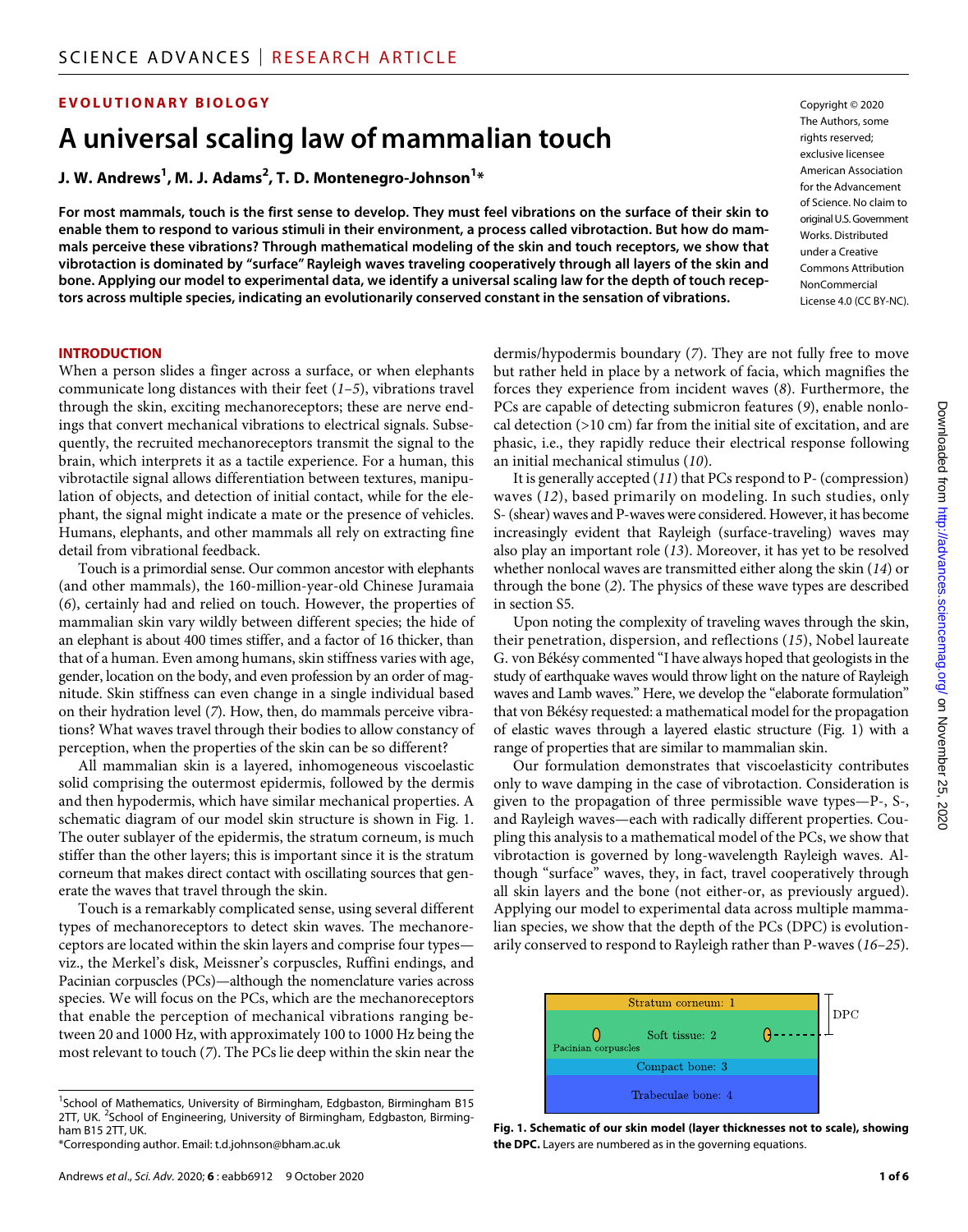#### **RESULTS**

The mathematics underlying the physics of touch is remarkably similar to that of earthquakes. In 1898, Bromwich (*26*) developed an approach to determine the wave properties of a thin elastic layer over a semi-infinite elastic layer. He concluded that the work was not appropriate for earthquake modeling and was generally ridiculed in later works by other authors, especially by Love in 1911 (*27*). In 1914, Lamb extended the approach of Bromwich (*26*) for the waves generated on elastic layers of increasing thickness. The increasing depth of each layer has had a substantial impact on sensor design and radar evasion throughout the 20th century. The approach developed by Lamb (*28*) is amenable to the analysis of a series of elastic layers and can be extended to viscoelastic layers if required (*29*), which forms the basis of our analysis (see section S4).

For pure elastic theory to be applicable, the propagating waves must not be viscoelastic in nature, and the viscous decay should be sufficiently small per wavelength. The conditions for a viscoelastic wave to exist in our model are not satisfied (section S2), and hence, all waves are fundamentally elastic waves, modified by the inclusion of an exponentially decaying amplitude with a number of wavelengths. The viscous contribution to the decaying amplitude is  $e^{-\gamma \lambda t}$ , where  $\gamma$  is a measure of the viscosity of the layer, *t* is the time of travel for the wave, and  $\lambda$  is the wavelength. Experimental values for  $\gamma$  are small (0.226 s<sup>-1</sup> m<sup>-1</sup>) (section S2) (30), and thus, viscoelasticity does not become significant except for long times or large distances. The relevant distance is approximately 1 to 2 m for humans (a more detailed analysis may be found in section S2. Consequently, we proceed with the modified elastic theory.

Earthquakes generate P- (*27*), S- (*27*), Rayleigh (*27*), and Love waves (*27*). P- and S-waves travel through the bulk, whereas Rayleigh and Love waves propagate along surfaces. From an energy perspective, surface waves spread over a smaller number of dimensions, and thus, the amplitudes decay more slowly than the body (P- and S-) waves. Rayleigh waves typically deliver the most energy in an earthquake, since their disturbance remains high for greater distances than P- or S-waves. It should be emphasized, however, that near to the epicenter, P- and S-waves can dominate the energy.

The amplitude of Rayleigh waves decays rapidly with the depth of the elastic medium (*28*). Consequently, Rayleigh waves are typically ignored at any depth exceeding their wavelength. Earthquakes typically involve interactions where the elastic layers are thick compared to the wavelength of the propagating waves (*27*). However, touch entails elastic layers that are thin compared to these wavelengths; the implications have not been considered previously, which is addressed in the current work.

#### **Absence of Love waves**

Love waves are surface waves that can exist in layered materials. Since the mechanoreceptors are located very near the boundary between layers, it might be expected that they would be ideal waves to excite a variety of mechanoreceptors. The surface wave property means that they travel efficiently through a layer with little loss of energy, allowing the wave to propagate for extended distances. However, Love waves are also capable of creating Rayleigh waves, adding noise to the original signal, which would not be a desirable effect for tactile sensation.

For Love waves to exist, there are a range of conditions that need to be satisfied. The first, most famous condition, is that a Love wave exists in the layer with the fastest S-wave when compared with adjacent layers. The layers where the S-wave condition is satisfied do not correspond to the layers where the mechanoreceptors are located. This alone suggests that Love waves are not responsible for touch. In addition, the second condition for Love waves to exist requires that the layer is sufficiently thick to support the wave and corresponds to a thickness of 0.8 $\lambda$  (27). This minimum thickness condition is not satisfied for any of the layers in any of the mammal species considered (table S2). Consequently, Love waves are not considered further as a possible means of exciting mechanoreceptors in mammals.

#### **Rayleigh waves in skin**

For simplicity, we number the skin layers from 1 to 4, with the numbers increasing into the depth of the skin and bone (1 is stratum corneum, 2 is soft tissue, etc.), as in Fig. 1. We will begin by calculating the dispersion relation for Rayleigh waves in our skin model. The dispersion relation connects the frequency of a wave to its speed. However, it also describes the properties of the wave except for its original amplitude at generation. Hence, most of the important physics for our system can be obtained from a dispersion relation: for instance, the phase velocity and the spreading of a group of frequencies, which are key when locating and analyzing a signal. Furthermore, a solution to the dispersion relation ensures that cooperative Rayleigh waves exist in this system.

The dispersion relation for Rayleigh waves traveling through our model layered structure—asymptotically expanded since layer thickness/wavelength,  $(h_i/\lambda)$ , is small—is given at leading order by

(see section S5 for details of the derivation and accompanying fig. S4)  
\n
$$
(2 - \xi^2)^4 - 16(1 - \alpha^2 \xi^2) (1 - \xi^2) = \underbrace{\beta \left[ -0.522 \frac{2\pi \rho_0 h_0}{\lambda \rho_4} \right]}_{\text{Liquid layer}}
$$
\n
$$
\underbrace{\frac{4}{\lambda} \xi^2 (1 - \xi^2) \sum_{i=1}^3 \left\{ h_i \left( 1 - \frac{A_{i+1}}{A_i} \right) \left[ \frac{\rho_i}{\rho_4} - \frac{\mu_i}{\mu_4} \right] \right\}}_{\text{Elastic layers}}
$$
\n(1)

where  $\xi$  is the ratio of the Rayleigh wave speed to the S-wave in<br>the trabeculae bone;  $\alpha$  is a ratio of the Poisson's ratio as defined in<br>the Supplementary Materials (section S5);  $\lambda$  is the wavelength of the<br>Rayleig the trabeculae bone;  $\alpha$  is a ratio of the Poisson's ratio as defined in the Supplementary Materials (section S5);  $\lambda$  is the wavelength of the Rayleigh wave;  $h_i$  is the thickness of the *i*-th layer;  $\rho_i$  is the density of the *i*-th layer; and  $A_i = \sqrt{1 - c^2/c_i^2}$ , with  $c_i$  the speed of the S-wave in the *i*-th layer, and  $c$  the speed of the Rayleigh wave. The term  $\beta$ takes the value 1 if the mammal is aquatic and 0 otherwise. Last,  $\mu_i$ is the second Lamé constant for each of the elastic layers. The dispersion relations for P- and S-waves are given in the Supplementary Materials (eqs. S4 and S5; parameters for layers are shown in table S1).

Having derived the dispersion relation, we require two more pieces of information to understand skin waves and that Rayleigh waves dominate vibrotaction. The first is how waves are generated in an elastic structure by an oscillating excitor, and the second is how the PCs respond to these incoming waves.

The result in Fig. 2 shows that P- and S-waves decay more quickly away from the site of excitation when compared to Rayleigh waves (section S6), as expected from a conservation of energy argument applied to the amplitude. For P- and S-waves, this decay in the layered structure is calculated in the standard manner (*27*). For Rayleigh waves, the solution of Lamb has been modified and the material properties of the skin depth averaged. The averaging process involves solving the dispersion relation (Eq. 1) to obtain wave properties and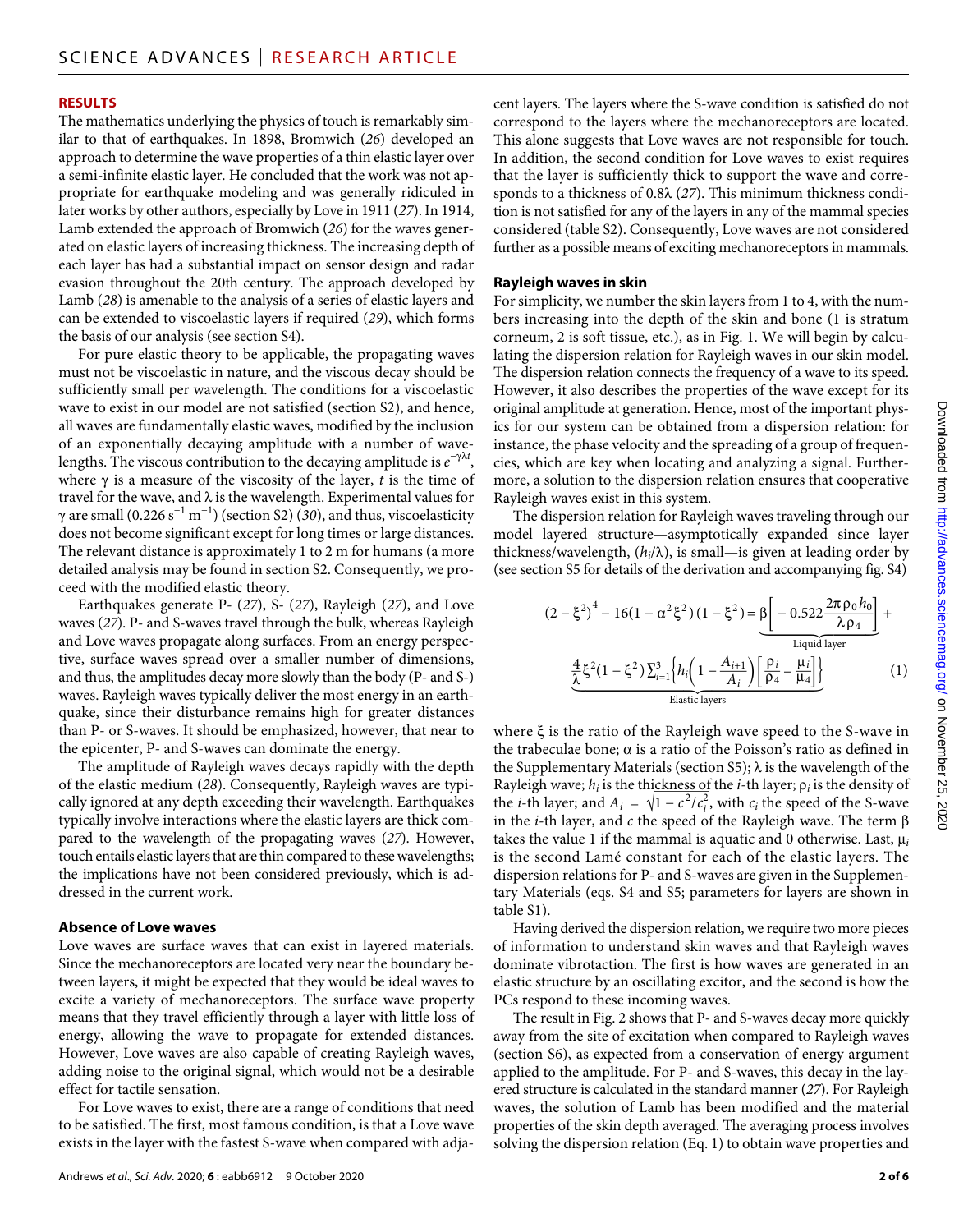then determining which averaged material properties are required to yield the same wave behavior when solving the dispersion relation given by Lamb (*28*).

The generation of waves due to oscillations depends on the exact nature of the contact. However, the amplitudes of the three poten-



**Fig. 2. Decay of skin waves.** The amplitude (relative to P-wave amplitude at 5 cm) of all three permissible wave types as a function of distance from a sphere of radius 8 mm oscillating normal to the skin at a frequency of 200 Hz, showing a relatively slow decay of the Rayleigh wave (section S6).

tial waves in decreasing strength are P-waves, Rayleigh waves, and S-waves. P-waves radiate S-waves at all interfaces, and so, they dissipate energy to S-waves as they propagate. S-waves generate Rayleigh waves of low amplitude at each interface between the layers. These secondary Rayleigh waves are unlikely to be detected because of their small amplitude, so confusion due to this source is unlikely.

#### **PCs filter P-waves**

To complete our study, we further required a model of the PCs to establish how the mechanoreceptor might be excited by different incoming waves. A schematic of the model is shown in Fig. 3A, with further details in section S1. The structure of the PC comprises a stiff outer layer, encapsulating a series of lamella. These lamellae form an onion-like structure, with a viscous fluid (assumed to be water) between them. The number of layers in the onion varies but is typically in the range of 30 to 60. Full mathematical details are available in (*7*). As has been demonstrated in previous studies [for a summary, see (*16*)], S-waves are significantly reduced by the structure of the PCs and so are not likely to elicit a response in the nerve at the core. While P-waves have the most energy of any of the waves, most of this energy corresponds to the zeroth mode (see Fig. 3B). Figure 3C shows that the structure of the PC filters out the zeroth mode of deformation (pure radial oscillation) almost entirely, as reasoned (but not shown mathematically) in previous studies (*16*). Thus,



Mode  $(-)$ 

**A** Schematic Pacinian corpuscle (PC) **B** PC vibrational modes





**Fig. 3. Wave interaction with the PCs.** (**A**) Schematic of our model of the PCs (full details in the Supplementary Materials). (**B**) Example of excitation modes for a PC. (**C**) Filtering of the P-wave excitation modes by the structure of the PC, showing that the dominant mode 0 is filtered out. (**D**) Rayleigh and S-wave amplitudes transmitted to the core of the Pacinian, relative to P-waves, for a range of frequencies, showing the dominance of the Rayleigh wave signal.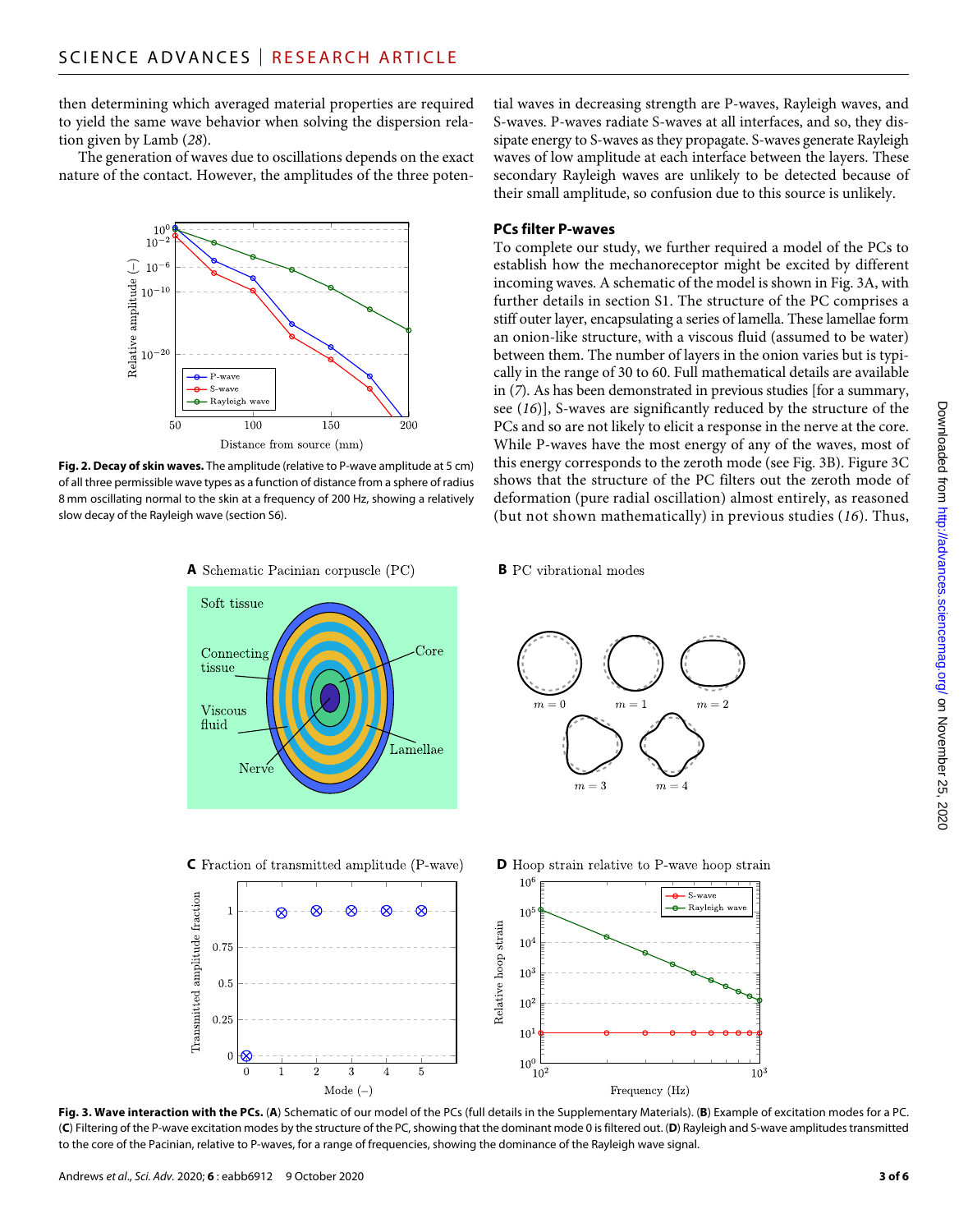most of the P-wave energy is not transmitted to the nerve in the center of the PC, and Fig. 3D demonstrates that Rayleigh waves preferentially excite the PCs. The Rayleigh wave elicits about 100 to 10,000 times the effect of a P-wave, depending on frequency. As in Fig. 2, a Rayleigh wave decays more slowly than the other waves and so persist for longer, allowing for long-range and temporal discrimination of signals. These two results demonstrate that the dominant exciter of the PCs is the Rayleigh waves.

#### **Rayleigh waves travel cooperatively through all material layers**

The amplitude decay of Rayleigh waves into the tissue is less than 2.5% for typical detection frequencies of the PCs at the surface of the bone. This is a direct consequence of the wavelength being significantly longer than the depth of the soft tissue. Physically, this wave is indeed a Rayleigh wave, i.e., it moves the material in a retrograde motion. In our case, a wave satisfying the dispersion relation is able to exactly match the retrograde motion with the next layer and allow the wave to penetrate to the next layer and so on until the bone is reached. Furthermore, not only are the displacements matched between layers, but also the appropriate stress conditions are matched.

For humans, a  $1$ - $\mu$ m oscillating contact will produce a vibration with an amplitude of  $0.975 \,\mathrm{\upmu m}$ ; this demonstrates that the decay for the cooperative Rayleigh wave is not significantly attenuated at the bone from the surface. As a result, these long-range skin waves travel neither across the surface nor through the bone but through all layers of the skin and bone simultaneously.

#### **Perceptual constancy in humans**

With our model, we are also able to examine the effects of changing the stiffness of the outermost layer of skin, the stratum corneum, on the propagated waves. This is important, since people of different ages/genders/careers have a wide range of skin stiffnesses yet are all able to reliably differentiate textures via vibrotaction. Even hydration levels in an individual can change the stiffness of the stratum corneum by orders of magnitude. Figure 4 demonstrates that while P- and S-waves are significantly affected by the stiffness of stratum

corneum (a proxy for hydration levels), the Rayleigh wave is almost completely insensitive over the entire range of values. Equally, for such variation in stiffness, there is little effect on the amplitude of a Rayleigh wave that is initiated by a controlled surface deformation excitation. This is because the effective "averaged" stiffness of the tissue is largely unaffected by changes in the thin stratum corneum when considering Rayleigh waves (see section S5). This provides further support to our argument that Rayleigh waves dominate vibrotaction.

#### **The interaction of Rayleigh waves with PCs is evolutionarily conserved across large mammals—A universal scaling law**

Rayleigh waves are relatively insensitive to the mechanical properties of skin, provided that the wavelength relative to the DPC is >1. For a range of different mammals, these values are given in table S1. Plotting the ratio of the wavelength of the Rayleigh wave to the DPC in Fig. 5 demonstrates that most species lie on a straight line with a gradient of approximately 5/2, i.e., the ratio of the skin Rayleigh wavelength to the depth of the mechanoreceptors is approximately constant across mammalian species.

Since the value of this evolutionarily conserved constant is >1.25 in the species considered, it is unlikely that any mammal will have sufficiently thick skin to permit Love waves (sections S3 and S7). The complicated interactions of Love waves and Rayleigh waves are thus avoided. Furthermore, none of the mammals correspond to a parametric space that will permit hydration levels to greatly affect the response of the PCs. Therefore, Rayleigh waves are the basis of perceptual constancy for all the mammalian species considered. Furthermore, all mammals lying on the line with a gradient of 5/2 will have the same sensitivity to a given skin displacement, although a greater force is required for this displacement, for example, on a sperm whale compared with a human. This means that any mammal on the 5/2 line might be expected to respond in the same manner to a stimulus that causes the same skin displacement. The rodents in Fig. 5 lie significantly above the 5/2 line, apparently making them more sensitive to skin surface displacements than other mammals. There are several possible explanations for the discrepancy.







**Fig. 5. Across a range of mammals of varying sizes, including aquatic and semiaquatic species, but excluding rodents, the ratio of the skin Rayleigh wavelength to the DPC is evolutionarily conserved, with an approximate value of 5/2.** Note that the hypervasculated skin of the giraffe is not incorporated in our model, and hence, the giraffe lies slightly off the trend line. Source of data (*32*–*43*).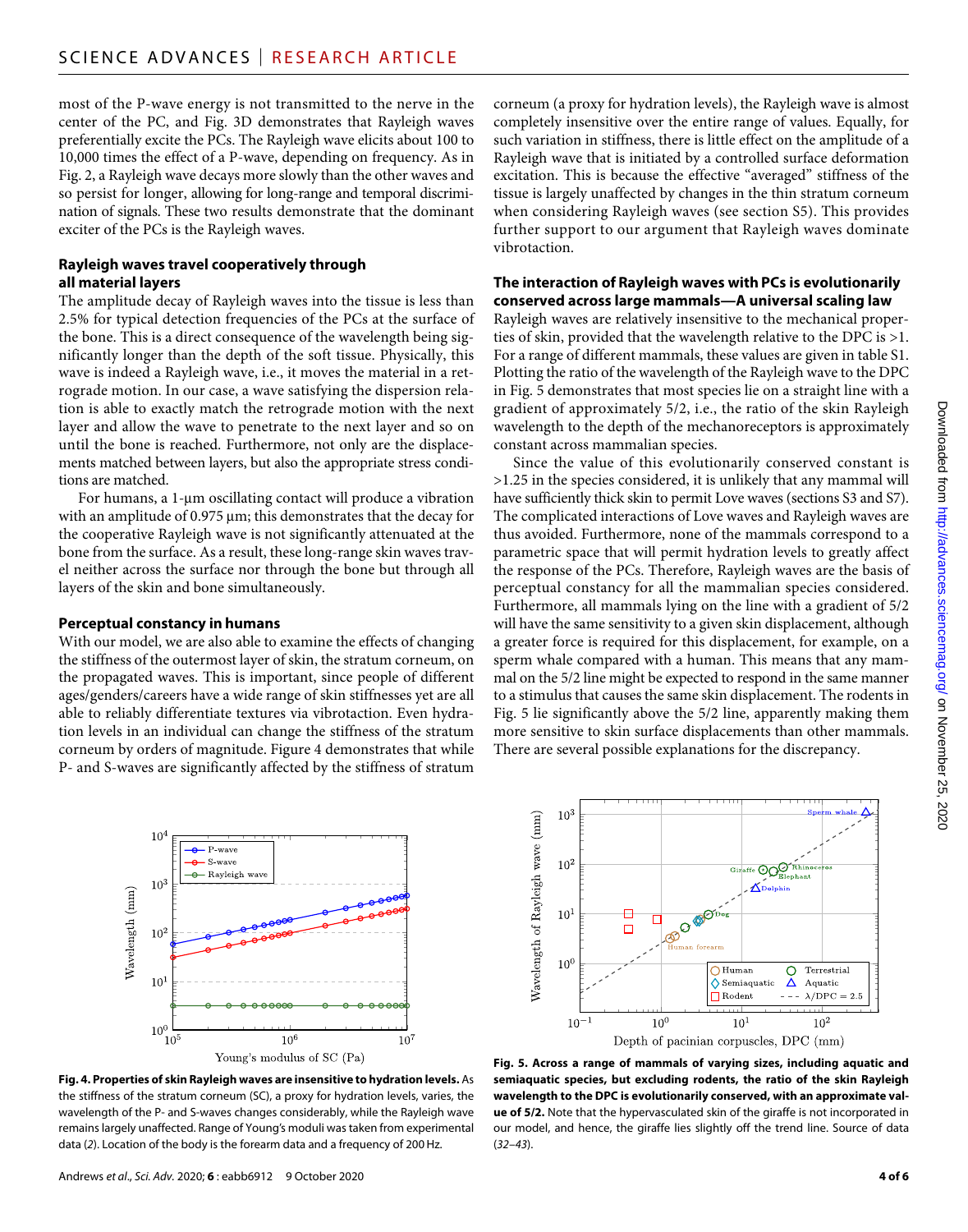First, note that the reported Young's modulus of rodent skin is similar to humans and not softer as would be required for the 5/2 law. Perhaps there is a minimum Young's modulus of skin required to maintain skin integrity?

Second, the PCs are of comparable size relative to the limbs of rodents, and the number they can contain is thus limited. The location of the PCs are thus different for rodents, being found along the tendons, whereas nonrodents tend to have their PCs located at either side of the tendons. This difference is caused by the size of the mammal; geometrically, there are fewer options regarding the possible positions of PCs. The wave transmission properties of tendons, which depend on the tension of the tendon, may thus be exploited in rodents, as may excitation via standing waves (section S8). It is known that the location of PCs in developing humans in utero is similar to that of the rodents (*31*).

Third, perhaps rodents simply benefit from being more sensitive to vibrations than their predators or can use the excited tendons to receive enhanced directional information? Last, the rodents investigated were laboratory specimens that will have undergone different selective pressures than might be expected in the wild. Moreover, it is also important to note that rodents tend to have a lower proportion of bone compared with the other mammals considered in table S1, and since this model does not take this into account, the discrepancy could be due to the greater proportions of cartilage.

#### **DISCUSSION**

We have developed a mathematical model of the process of vibrotaction, comprising a layered viscoelastic solid coupled to a model of the PC mechanoreceptors, in response to von Békésy's call for an elaborate formulation based on the mathematics of earthquakes to examine the properties of Rayleigh and Love waves in the skin. While von Békésy drew analogies between touch and wave propagation in the cochlea, our model shows the analogy holds that the PCs are most excited by surface Rayleigh waves and that these Rayleigh waves travel, not along the surface per se, but cooperatively through all layers of bone and skin (not either-or, as often posited). We furthermore showed that the properties of the Rayleigh waves (unlike the P- and S-waves) in the skin are not significantly affected by hydration levels (which can affect the stiffness of the outermost layer of skin by several orders of magnitude), allowing for perceptual constancy in individuals. Last, we found that there exists a universal scaling law across mammals (except small rodents) for all species with available data, viz., the ratio of the wavelength of a Rayleigh wave in the skin to the depth of mechanoreceptors is approximately equal to 5/2.

We note that since the model developed here represents a bone-supported structure, it should only be applied to sections of mammalian bodies exhibiting this feature. Typically, our model may be expected to apply to limbs, the head, and neck, but the thorax, for example, is not usually supported in a similar manner for most mammals. Thus, the model should be modified accordingly before being applied to such regions. However, it should be emphasized that most mammals have the PCs in the thorax at far more scattered locations compared with the regular depths found elsewhere in the body. The model may, however, be used for both glabrous and hairy skin.

Last, we note that other animals, notably birds and lizards, have mechanoreceptors that have similar structures to PCs. As a result, we might reasonably expect this conserved quantity to be preserved

across other classes of animal, although currently, the requisite experimental data are not available.

#### **MATERIALS AND METHODS**

The objective of this study is to determine the amount that different wave types in skin contribute to the sensation of vibrations, i.e., vibrotaction. Mathematical analysis of the Cauchy momentum equations of motion for elastic solids was performed for layered materials (see the Supplementary Materials) with viscous decay, and the permissible wave types were analyzed. An asymptotic reduction of the governing equations for Rayleigh waves was used to calculate the dispersion relation (Eq. 1).

An investigation of the relative amplitudes required for the three permissible waves—P-, S-, and Rayleigh waves—and how these waves decay away from the source of excitation was performed. The interaction between these waves and the PCs was modeled as described by Bell *et al.* (*7*) and as elaborated in the Supplementary Materials. Evaluation of the relevant equations for various input parameters was performed in MATLAB.

Parameters were taken from literature, provided by Wiertlewski and Hayward (*31*), while the variation in the elastic properties of the stratum corneum is found in the work of Sednaoui *et al.* (*3*). All parameters are supplied in section S2.

#### **SUPPLEMENTARY MATERIALS**

Supplementary material for this article is available at [http://advances.sciencemag.org/cgi/](http://advances.sciencemag.org/cgi/content/full/6/41/eabb6912/DC1) [content/full/6/41/eabb6912/DC1](http://advances.sciencemag.org/cgi/content/full/6/41/eabb6912/DC1)

[View/request a protocol for this paper from](https://en.bio-protocol.org/cjrap.aspx?eid=10.1126/sciadv.abb6912) *Bio-protocol*.

#### **REFERENCES AND NOTES**

- 1. M. Wiertlewski, C. Hudin, V. Hayward, On the 1/f noise and non-integer harmonic decay of the interaction of a finger sliding on flat and sinusoidal surfaces, in *2011 IEEE World Haptics Conference*, Istanbul, Turkey, 21 to 24 June 2011, pp. 25–30.
- 2. M. J. Adams, S. A. Johnson, P. Lefèvre, V. Lévesque, V. Hayward, T. André, J. L. Thonnard, Finger pad friction and its role in grip and touch. *J. R. Soc. Interface* **10**, 20120467 (2013).
- 3. T. Sednaoui, E. Vezzoli, B. Dzidek, B. Lemaire-Semail, C. Chappaz, M. Adams, Friction reduction through ultrasonic vibration part 2: Experimental evaluation of intermittent contact and squeeze film levitation. *IEEE Trans. Haptics* **10**, 208–216 (2017).
- 4. C. E. O'Connell-Rodwell, Keeping an "ear" to the ground: Seismic communication in elephants. *Physiology* **22**, 287–294 (2007).
- 5. D. M. Bouley, C. N. Alarcon, T. Hildebrandt, C. E. O'Connell-Rodwell, The distribution, density and three dimensional histomorphology of Pacinian corpuscles in the foot of the Asian elephant (*Elephas maximus*) and their potential role in seismic communication. *J. Anat.* **211**, 428–435 (2007).
- 6. H. Kuhn, L. Humeniuk, N. Kozlov, S. Roigas, S. Adel, D. Heydeck, The evolutionary hypothesis of reaction specificity of mammalian ALOX15 orthologs. *Prog. Lipid Res.* **72**, 55–74 (2018).
- 7. J. Bell, S. Bolanowski, M. H. Holmes, The structure and function of Pacinian corpuscles: A review. *Prog. Neurobiol.* **42**, 79–128 (1994).
- 8. T. Hasegawa, K. Yosioka, Acoustic-radiation force on a solid elastic sphere. *J. Acoust. Soc. Am.* **46**, 1139–1143 (1969).
- 9. T. Miyaoka, Submicron-texture-discrimination mechanisms in human tactile perception. *Proc. Fechner Day* **24**, 151–156 (2008).
- 10. M. Sato, Response of Pacinian corpuscles to sinusoidal vibration. *J. Physiol.* **159**, 391–409 (1961).
- 11. T. Nara, M. Takasaki, T. Maeda, T. Higuchi, S. Ando, S. Tachi, Surface acoustic wave tactile display. *IEEE Comput. Graph. Appl.* **21**, 56–63 (2001).
- 12. B. Delhaye, V. Hayward, P. Lefèvre, J. L. Thonnard, Texture-induced vibrations in the forearm during tactile exploration. *Front. Behav. Neurosci.* **6**, 37 (2012).
- 13. R. S. Johansson, U. Landström, R. Landström, Responses of mechanoreceptive afferent units in the glabrous skin of the human hand to sinusoidal skin displacements. *Brain Res.* **244**, 17–25 (1982).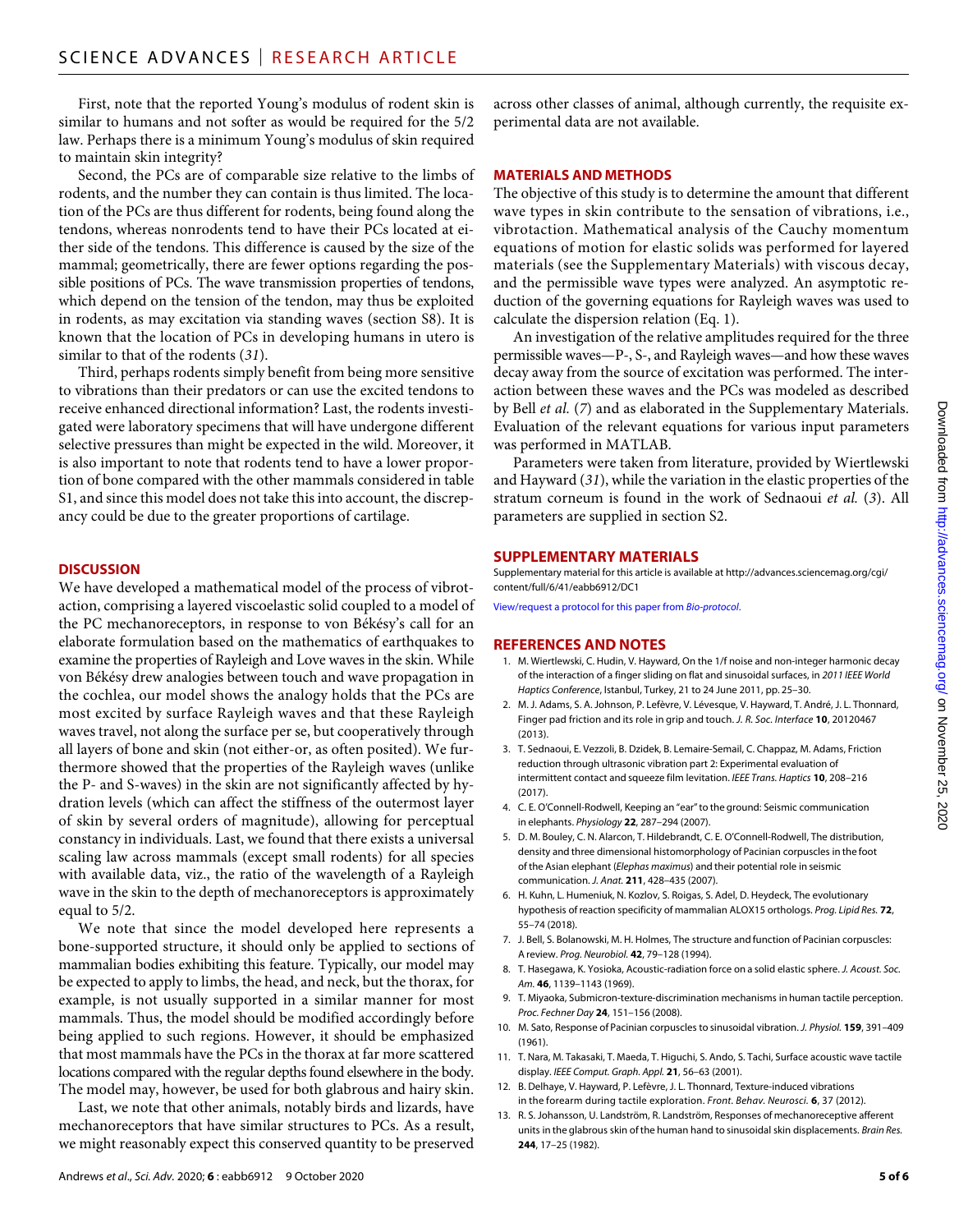- 14. S. Saha, R. S. Lakes, The effect of soft tissue on wave-propagation and vibration tests for determining the in vivo properties of bone. *J. Biomech.* **10**, 393–401 (1977).
- 15. G. von Békésy, *Sensory Inhibition* (Princeton Univ. Press, 2017).
- 16. N. Cauna, G. Mannan, Development and postnatal changes of digital Pacinian corpuscles (*corpuscula lamellosa*) in the human hand. *J. Anat.* **93**, 271–286 (1959).
- 17. R. S. Johansson, A. B. Vallbo, Tactile sensibility in the human hand: Relative and absolute densities of four types of mechanoreceptive units in glabrous skin. *J. Physiol.* **286**, 283–300 (1979).
- 18. D. Metze, T. Luger, Nervous system in the skin, in *The Biology of the Skin* (The Parthenon Publishing Group, New York, 2001) pp. 153–176.
- 19. V. K. Affolter, P. F. Moore, Histologie features of normal canine and feline skin. *Clin. Dermatol.* **12**, 491–497 (1994).
- 20. J. H. Plochocki, S. Ruiz, J. R. Rodriguez-Sosa, M. I. Hall, Histological study of white rhinoceros integument. *PLOS ONE* **12**, e0176327 (2017).
- 21. Y. Moayedi, L. F. Duenas-Bianchi, E. A. Lumpkin, Somatosensory innervation of the oral mucosa of adult and aging mice. *Sci. Rep.* **8**, 9975 (2018).
- 22. G. Patrizi, B. L. Munger, The cytology of encapsulated nerve endings in the rat penis. *J. Ultrastruct. Res.* **13**, 500–515 (1965).
- 23. J. T. Haldiman, W. G. Henk, R. W. Henry, T. F. Albert, Y. Z. Abdelbaki, D. W. Duffield, Epidermal and papillary dermal characteristics of the bowhead whale (Balaena mysticetus). *Anat. Rec.* **211**, 391–402 (1985).
- 24. M. A. Al-Aqaba, F. S. Anis, I. Mohammed, H. S. Dua, Nerve terminals at the human corneoscleral limbus. *Br. J. Ophthalmol.* **102**, 556–561 (2018).
- 25. V. P. Eroschenko, *DiFiore's Atlas of Histology with Functional Correlations* (Lippincott Williams & Wilkins, 2008).
- 26. T. I. Bromwich, On the influence of gravity on elastic waves, and, in particular on the vibrations of an elastic globe. *Proc. Lond. Math. Soc.* **s1-30**, 98–165 (1898).
- 27. A. H. Love, Chapter XI: Theory of the propagation of seismic waves, in *Some Problems of Geodynamics* (Cornell Univ. Library, 1911), pp. 144–178).
- 28. H. Lamb, On waves in an elastic plate. *Proc. R. Soc. Lond.* **93**, 114–128 (1917).
- 29. P. K. Currie, M. A. Hayes, P. M. O'Leary, Viscoelastic Rayleigh waves. *Q. Appl. Math.* **35**, 35–53 (1977).
- 30. H. Lamb, On the propagation of tremors over the surface of an elastic solid. *Proc. R. Soc. Lond.* **203**, 1–42 (1904).
- 31. M. Wiertlewski, V. Hayward, Mechanical behavior of the fingertip in the range of frequencies and displacements relevant to touch. *J. Biomech.* **45**, 1869–1874 (2012).
- 32. J. Genzer, J. Groenewold, Soft matter with hard skin: From skin wrinkles to templating and material characterization. *Soft Matter* **2**, 310–323 (2006).
- 33. C. Hubbard, V. Naples, E. Ross, B. Carlon, Comparative analysis of paw pad structure in the clouded leopard (*Neofelis nebulosa*) and domestic cat (*Felis catus*). *Anat. Rec.* **292**, 1213–1228 (2009).
- 34. J. C. Quindlen, B. Güçlü, E. A. Schepis, V. H. Barocas, Computational parametric analysis of the mechanical response of structurally varying Pacinian corpuscles. *J. Biomech. Eng.* **139**, 071012 (2017).
- 35. H. Kwak, S. Shin, H. Lee, J. Hyun, Formation of a keratin layer with silk fibroin-polyethylene glycol composite hydrogel fabricated by digital light processing 3D printing. *J. Ind. Eng. Chem.* **72**, 232–240 (2019).
- 36. Y. Wang, K. L. Marshall, Y. Baba, G. J. Gerling, E. A. Lumpkin, Hyperelastic material properties of mouse skin under compression. *PLOS ONE* **8**, e67439 (2013).
- 37. N. Gjorevski, N. Sachs, A. Manfrin, S. Giger, M. E. Bragina, P. Ordóñez-Morán, H. Clevers, M. P. Lutolf, Designer matrices for intestinal stem cell and organoid culture. *Nature* **539**, 560–564 (2016).
- 38. G. Chen, S. Cui, L. You, Y. Li, Y.-H. Mei, X. Chen, Experimental study on multi-step creep properties of rat skins. *J. Mech. Behav. Biomed. Mater.* **46**, 49–58 (2015).
- 39. K. Hagisawa, A. Saito, M. Kinoshita, T. Fujie, N. Otani, S. Shono, Y.-K. Park, S. Takeoka, Effective control of massive venous bleeding by "multioverlapping therapy" using polysaccharide nanosheets in a rabbit inferior vena cava injury model. *J. Vasc. Surg. Venous Lymphat. Disord.* **1**, 289–297 (2013).
- 40. Y. Wang, G. A. Ameer, B. J. Sheppard, R. Langer, A tough biodegradable elastomer. *Nat. Biotechnol.* **20**, 602–606 (2002).
- 41. H. Smodlaka, W. A. Khamas, H. Jungers, R. Pan, M. Al-Tikriti, J. A. Borovac, L. Palmer, M. Bukac, A novel understanding of phocidae hearing adaptations through a study of northern elephant seal (*Mirounga angustirostris*) ear anatomy and histology. *Anat. Rec.* **302**, 1605–1614 (2019).
- 42. M. J. Levin, "Gross and microscopic observations on the lingual structure of the West Indian Manatee (*Trichechus manatus latirostris*)," thesis, Virginia Tech  $(2004)$
- 43. J. Meixner, "Lame's wave functions of the ellipsoid of revolution" (1949).
- 44. J. Jachowicz, R. McMullen, D. Prettypaul, Indentometric analysis of in vivo skin and comparison with artificial skin models. *Skin Res. Technol.* **13**, 299–309 (2007).
- 45. J. Billingham, A. C. King, *Wave Motion* (Cambridge Univ. Press, 2000), no. 24.

#### **Acknowledgments**

**Funding:** This project has received funding from the European Union's Horizon 2020 research and innovation programme under grant agreement no. 801413; project "H-Reality," which has supported the contributions from J.W.A., M.J.A., and T.D.M.-J. **Author contributions:** J.W.A., M.J.A., and T.D.M.-J. conceptualized the research and wrote the manuscript. J.W.A. created the numerical codes and performed the data curation, formal analysis, the methodology, and the investigation. M.J.A. and T.D.M.-J. supervised the research. **Competing interests:** The authors declare that they have no competing interests. **Data and materials availability:** All data needed to evaluate the conclusions in the paper are present in the paper and/or the Supplementary Materials. Additional data related to this paper may be requested from the authors. The numerical code for repeating the analysis is publicly available at [https://github.](https://github.com/andrewsjw0568/Touch-is-skin-deep.git) [com/andrewsjw0568/Touch-is-skin-deep.git](https://github.com/andrewsjw0568/Touch-is-skin-deep.git).

Submitted 11 March 2020 Accepted 26 August 2020 Published 9 October 2020 10.1126/sciadv.abb6912

**Citation:** J. W. Andrews, M. J. Adams, T. D. Montenegro-Johnson, A universal scaling law of mammalian touch. *Sci. Adv.* **6**, eabb6912 (2020).